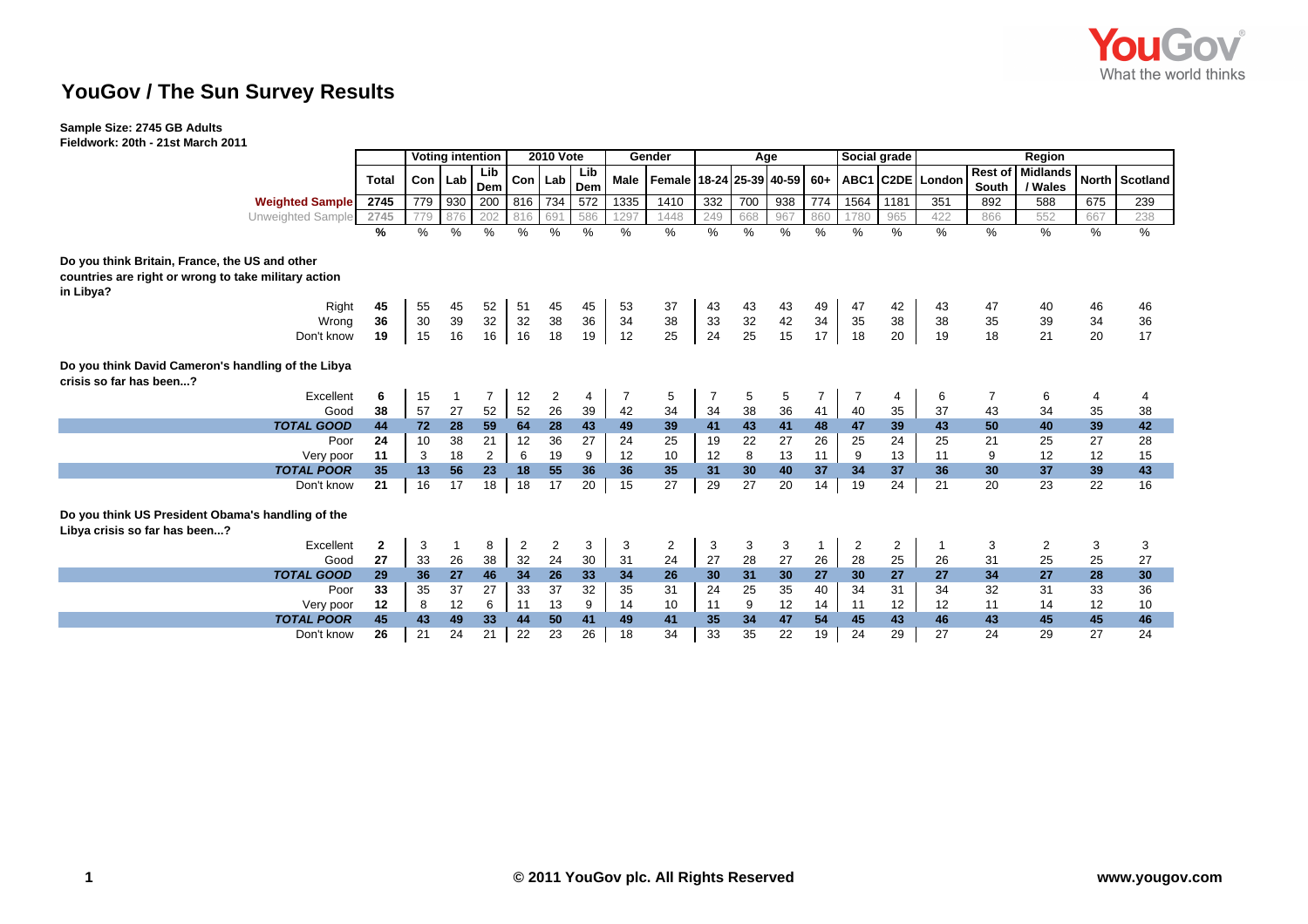

|                                                                                                                                                                    |                | <b>Voting intention</b> |      |            | <b>2010 Vote</b> |         |                | Gender |                                             |      | Age |     |                | Social grade |      | Region           |                         |                            |                |                |  |
|--------------------------------------------------------------------------------------------------------------------------------------------------------------------|----------------|-------------------------|------|------------|------------------|---------|----------------|--------|---------------------------------------------|------|-----|-----|----------------|--------------|------|------------------|-------------------------|----------------------------|----------------|----------------|--|
|                                                                                                                                                                    | <b>Total</b>   | <b>Con</b>              | Lab  | Lib<br>Dem |                  | Con Lab | Lib<br>Dem     |        | Male   Female   18-24   25-39   40-59   60+ |      |     |     |                |              |      | ABC1 C2DE London | <b>Rest of</b><br>South | <b>Midlands</b><br>/ Wales |                | North Scotland |  |
| <b>Weighted Sample</b>                                                                                                                                             | 2745           | 779                     | 930  | 200        | 816              | 734     | 572            | 1335   | 1410                                        | 332  | 700 | 938 | 774            | 1564         | 1181 | 351              | 892                     | 588                        | 675            | 239            |  |
| Unweighted Sample                                                                                                                                                  | 2745           | 779                     | 876  | 202        | 816              | 691     | 586            | 1297   | 1448                                        | 249  | 668 | 967 | 860            | 1780         | 965  | 422              | 866                     | 552                        | 667            | 238            |  |
|                                                                                                                                                                    | $\frac{9}{6}$  | $\%$                    | $\%$ | $\%$       | $\frac{0}{0}$    | $\%$    | %              | $\%$   | $\%$                                        | $\%$ | %   | %   | $\%$           | %            | %    | %                | $\%$                    | %                          | %              | %              |  |
| How big an effort do you believe the US, French and<br>British coalition forces are making to avoid<br>casualties among Libyan civilians?                          |                |                         |      |            |                  |         |                |        |                                             |      |     |     |                |              |      |                  |                         |                            |                |                |  |
| A very great effort                                                                                                                                                | 30             | 42                      | 24   | 37         | 41               | 26      | 25             | 37     | 23                                          | 20   | 20  | 33  | 38             | 30           | 29   | 25               | 35                      | 30                         | 27             | 27             |  |
| Some effort                                                                                                                                                        | 37             | 39                      | 40   | 34         | 37               | 39      | 39             | 36     | 38                                          | 37   | 38  | 35  | 39             | 39           | 35   | 39               | 35                      | 33                         | 40             | 43             |  |
| <b>TOTAL EFFORT</b>                                                                                                                                                | 67             | 81                      | 64   | 71         | 78               | 65      | 64             | 73     | 61                                          | 57   | 58  | 68  | 77             | 69           | 64   | 64               | 70                      | 63                         | 67             | 70             |  |
| Not much effort                                                                                                                                                    | 13             | 6                       | 17   | 15         | $\overline{7}$   | 18      | 14             | 13     | 13                                          | 14   | 15  | 13  | 10             | 13           | 13   | 18               | 13                      | 12                         | 11             | 11             |  |
| No effort                                                                                                                                                          | 3              | $\overline{2}$          | 5    |            | 2                | 4       | $\overline{2}$ | 3      | 3                                           | 5    | 3   | 3   | $\overline{2}$ | 3            | 4    | 2                | 2                       | 4                          | $\overline{4}$ | 4              |  |
| <b>TOTAL NO EFFORT</b>                                                                                                                                             | 16             | 8                       | 22   | 16         | 9                | 22      | 16             | 16     | 16                                          | 19   | 18  | 16  | 12             | 16           | 17   | 20               | 15                      | 16                         | 15             | 15             |  |
| Don't know                                                                                                                                                         | 17             | 11                      | 14   | 14         | 13               | 13      | 20             | 11     | 23                                          | 24   | 23  | 15  | 10             | 16           | 18   | 16               | 15                      | 20                         | 18             | 15             |  |
| From what you know, which of these statements do<br>you think probably comes nearest the truth?                                                                    |                |                         |      |            |                  |         |                |        |                                             |      |     |     |                |              |      |                  |                         |                            |                |                |  |
| Most Libyans support Col Gaddafi and wish him to<br>remain in power                                                                                                | $\overline{4}$ |                         |      | 5          | 4                | 5       |                | 5      | 3                                           | 6    |     |     | 4              |              | 5    | 5                |                         |                            |                |                |  |
| Most Libyans wish to see Gaddafi removed from power<br>and therefore welcome the coalition forces' military<br>Most Libyans wish to see Gaddafi removed from power | 37             |                         | 38   | 40         | 41               | 38      | 35             | 43     | 33                                          | 32   | 38  | 37  | 41             | 38           | 37   | 34               | 40                      | 33                         | 36             |                |  |
| but nevertheless regard the coalition forces as enemies<br>of the Libyan people                                                                                    | 39             | 37                      | 43   | 37         | 37               | 43      | 41             | 37     | 41                                          | 32   | 33  | 43  | 43             | 38           | 40   | 38               | 38                      | 41                         | 41             | 36             |  |
| Don't know                                                                                                                                                         | 19             | 15                      |      | 18         |                  |         | 22             | 16     | 23                                          | 31   | 25  | 17  | 13             | 21           | 18   | 23               | 18                      | 22                         | 19             | 14             |  |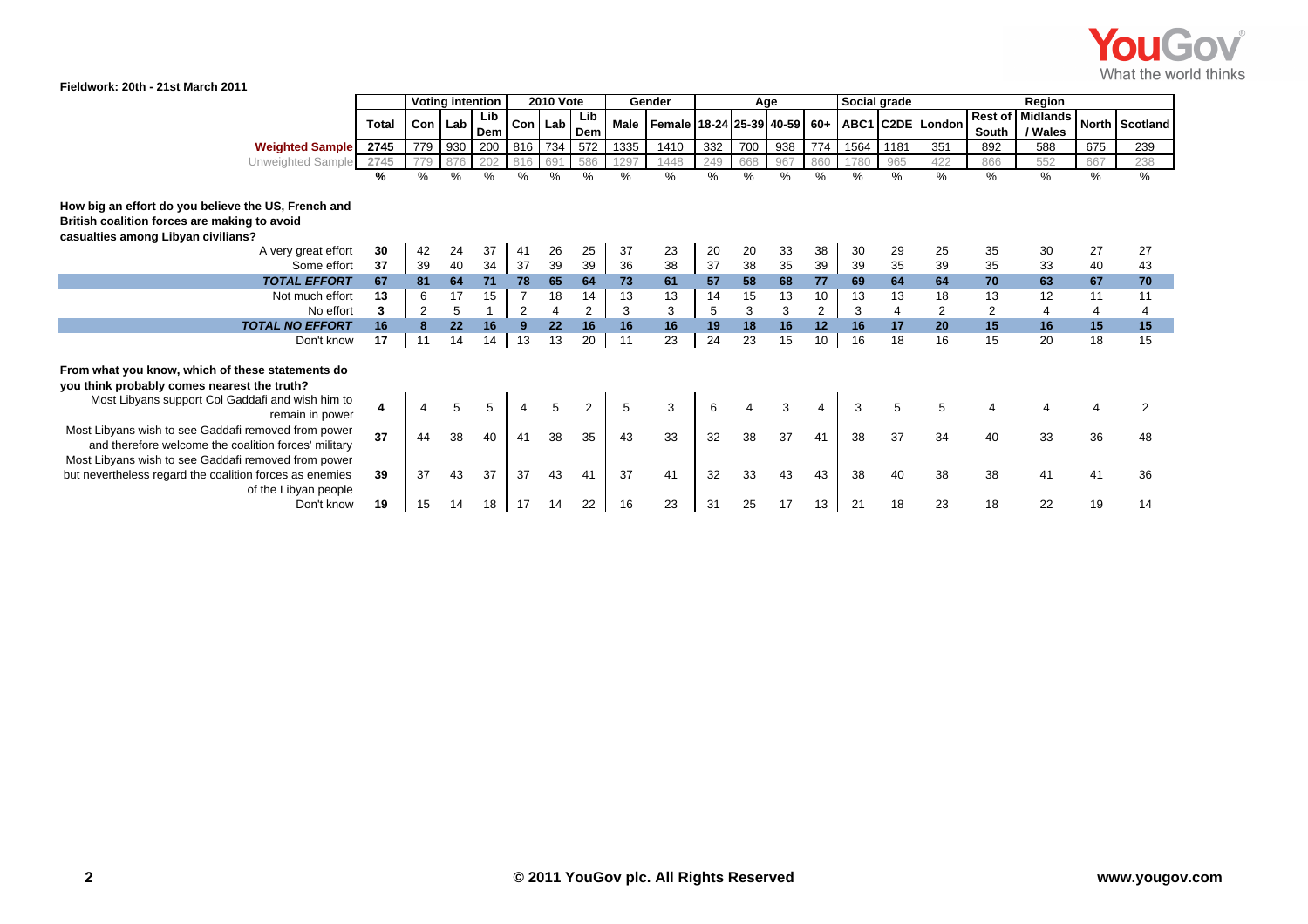

**Fieldwork: 20th - 21st March 2011**

|                                                                  |               | <b>Voting intention</b> |                | <b>2010 Vote</b> |                |          | Gender        |            |                |          | Age            |                   | Social grade   |          | Region            |               |                  |                            |                 |                 |
|------------------------------------------------------------------|---------------|-------------------------|----------------|------------------|----------------|----------|---------------|------------|----------------|----------|----------------|-------------------|----------------|----------|-------------------|---------------|------------------|----------------------------|-----------------|-----------------|
|                                                                  | <b>Total</b>  | Con                     | Lab            | Lib<br>Dem       | Con            | Lab      | Lib<br>Dem    | Male       | Female         |          |                | 18-24 25-39 40-59 | $60+$          | ABC1     | C <sub>2</sub> DE | London        | Rest of<br>South | <b>Midlands</b><br>/ Wales | <b>North</b>    | <b>Scotland</b> |
| <b>Weighted Sample</b>                                           | 2745          | 779                     | 930            | 200              | 816            | 734      | 572           | 1335       | 1410           | 332      | 700            | 938               | 774            | 1564     | 1181              | 351           | 892              | 588                        | 675             | 239             |
| Unweighted Sample                                                | 2745          | 779                     | 876            | 202              | 816            | 691      | 586           | 297        | 1448           | 249      | 668            | 967               | 860            | 1780     | 965               | 422           | 866              | 552                        | 667             | 238             |
|                                                                  | $\frac{9}{6}$ | $\%$                    | $\%$           | $\%$             | $\%$           | $\%$     | $\frac{0}{0}$ | $\%$       | $\%$           | $\%$     | $\%$           | %                 | $\frac{0}{0}$  | $\%$     | $\%$              | $\frac{9}{6}$ | $\%$             | $\frac{9}{6}$              | $\%$            | $\frac{9}{6}$   |
| How much do you trust the following to tell the truth            |               |                         |                |                  |                |          |               |            |                |          |                |                   |                |          |                   |               |                  |                            |                 |                 |
| about what is happening in the military action<br>against Libya? |               |                         |                |                  |                |          |               |            |                |          |                |                   |                |          |                   |               |                  |                            |                 |                 |
| The British military                                             |               |                         |                |                  |                |          |               |            |                |          |                |                   |                |          |                   |               |                  |                            |                 |                 |
| Trust a great deal                                               | 19            | 27                      | 17             | 21               | 26             | 18       | 14            | 23         | 16             | 20       | 17             | 21                | 18             | 19       | 20                | 17            | 21               | 18                         | 19              | 17              |
| Trust a fair amount                                              | 45            | 51                      | 46             | 44               | 48             | 45       | 45            | 45         | 44             | 37       | 47             | 42                | 51             | 46       | 43                | 45            | 44               | 40                         | 49              | 47              |
| <b>TOTAL TRUST</b>                                               | 64            | 78                      | 63             | 65               | 74             | 63       | 59            | 68         | 60             | 57       | 64             | 63                | 69             | 65       | 63                | 62            | 65               | 58                         | 68              | 64              |
| Do not trust much                                                | 18            | 12                      | 19             | 21               | 12             | 19       | 23            | 18         | 17             | 15       | 15             | 20                | 18             | 17       | 18                | 17            | 17               | 21                         | 15              | 20              |
| Do not trust at all                                              | 8             | 3                       | 9              | 5                | 6              | 8        | 9             | 8          | 8              | 11       | $\overline{7}$ | 9                 | 6              | 9        | $\overline{7}$    | 10            | $\overline{7}$   | 9                          | $\overline{7}$  | 9               |
| <b>TOTAL NO TRUST</b>                                            | 26            | 15                      | 28             | 26               | 18             | 27       | 32            | 26         | 25             | 26       | 22             | 29                | 24             | 26       | 25                | 27            | 24               | 30                         | 22              | 29              |
| Don't know.                                                      | 10            | $\overline{7}$          | 9              | 9                | 8              | 10       | 9             | 6          | 15             | 17       | 13             | 8                 | $\overline{7}$ | 9        | 11                | 11            | 9                | 12                         | 10              | $\overline{7}$  |
| The American military                                            |               |                         |                |                  |                |          |               |            |                |          |                |                   |                |          |                   |               |                  |                            |                 |                 |
| Trust a great deal                                               | 4             | $\overline{4}$          | $\overline{4}$ | 6                | $\overline{4}$ | 5        | 3             | 4          | 4              | 4        | 4              | $\overline{4}$    | 3              | 3        | 5                 | 5             | 3                | 3                          | 4               | 4               |
| Trust a fair amount                                              | 29            | 33                      | 30             | 29               | 32             | 30       | 25            | 30         | 27             | 30       | 29             | 28                | 28             | 29       | 28                | 31            | 31               | 23                         | 28              | 31              |
| <b>TOTAL TRUST</b>                                               | 33            | 37                      | 34             | 35               | 36             | 35       | 28            | 34         | 31             | 34       | 33             | 32                | 31             | 32       | 33                | 36            | 34               | 26                         | 32 <sub>2</sub> | 35              |
| Do not trust much                                                | 37            | 41                      | 36             | 41               | 38             | 35       | 40            | 39         | 36             | 29       | 38             | 38                | 40             | 39       | 35                | 33            | 38               | 36                         | 41              | 35              |
| Do not trust at all                                              | 19            | 13                      | 20             | 16               | 17             | 19       | 22            | 21         | 18             | 20       | 16             | 21                | 20             | 20       | 19                | 20            | 17               | 23                         | 18              | 22              |
| <b>TOTAL NO TRUST</b>                                            | 56            | 54                      | 56             | 57               | 55             | 54       | 62            | 60         | 54             | 49       | 54             | 59                | 60             | 59       | 54                | 53            | 55               | 59                         | 59              | 57              |
| Don't know.                                                      | 11            | 8                       | 10             | 9                | 9              | 10       | 10            | $\sqrt{5}$ | 16             | 17       | 14             | 8                 | 9              | 10       | 13                | 12            | 10               | 14                         | 10              | $\overline{7}$  |
| <b>David Cameron</b>                                             |               |                         |                |                  |                |          |               |            |                |          |                |                   |                |          |                   |               |                  |                            |                 |                 |
| Trust a great deal                                               | 8             | 20                      | 2              | 10               | 19             | 3        | 4             | 9          | $\overline{7}$ | 9        | 6              | 7                 | 11             | 9        | $\overline{7}$    | 10            | 11               | 7                          | 5               | 4               |
| Trust a fair amount                                              | 35            | 57                      | 22             | 42               | 49             | 22       | 34            | 37         | 33             | 28       | 39             | 31                | 37             | 37       | 31                | 34            | 38               | 30                         | 34              | 37              |
| <b>TOTAL TRUST</b>                                               | 43            | 77                      | 24             | 52               | 68             | 25       | 38            | 46         | 40             | 37       | 45             | 38                | 48             | 46       | 38                | 44            | 49               | 37                         | 39              | 41              |
| Do not trust much                                                | 27            | 13                      | 37             | 30               | 16             | 36       | 31            | 27         | 27             | 25       | 25             | 30                | 27             | 27       | 27                | 24            | 25               | 28                         | 32              | 23              |
| Do not trust at all                                              | 20            | 3                       | 32             | 10               | 8              | 31       | 22            | 21         | 19             | 21       | 17             | 23                | 19             | 17       | 24                | 21            | 16               | 22                         | 21              | 30              |
| <b>TOTAL NO TRUST</b>                                            | 47            | 16                      | 69             | 40               | 24             | 67       | 53            | 48         | 46             | 46       | 42             | 53                | 46             | 44       | 51                | 45            | 41               | 50                         | 53              | 53              |
| Don't know.                                                      | 10            | $\overline{7}$          | $\overline{7}$ | 8                | 8              | 8        | 9             | 6          | 13             | 17       | 13             | 8                 | 5              | 9        | 10                | 11            | 10               | 12                         | 8               | 6               |
| <b>President Obama</b>                                           |               |                         |                |                  |                |          |               |            |                |          |                |                   |                |          |                   |               |                  |                            |                 |                 |
| Trust a great deal                                               | 4             | 5                       | $\overline{4}$ | 8                | 5              | 4        | 4             | 4          | 4              | 3        | 5              | $\overline{4}$    | 3              | 4        | $\overline{4}$    | 6             | 4                | $\overline{4}$             | 3               | 3               |
| Trust a fair amount                                              | 34            | 44                      | 35             | 38<br>46         | 38<br>43       | 34<br>38 | 35            | 38<br>42   | 31<br>35       | 40<br>43 | 39<br>44       | 30<br>34          | 33<br>36       | 36<br>40 | 32<br>36          | 33<br>39      | 38<br>42         | 30<br>34                   | 35<br>38        | 35<br>38        |
| <b>TOTAL TRUST</b>                                               | 38            | 49                      | 39             |                  | 33             |          | 39            |            |                |          |                |                   |                |          |                   |               |                  |                            |                 |                 |
| Do not trust much<br>Do not trust at all                         | 34<br>17      | 32<br>11                | 35<br>18       | 36<br>10         | 15             | 35<br>17 | 36<br>15      | 34<br>18   | 34<br>16       | 22<br>17 | 29<br>14       | 38<br>19          | 38<br>18       | 33<br>17 | 35<br>17          | 33<br>17      | 34<br>13         | 34<br>19                   | 34<br>19        | 32<br>20        |
| <b>TOTAL NO TRUST</b>                                            | 51            | 43                      | 53             | 46               | 48             | 52       | 51            | 52         | 50             | 39       | 43             | 57                | 56             | 50       | 52                | 50            | 47               | 53                         | 53              | 52              |
| Don't know.                                                      | 11            | 8                       | 9              | 8                | 9              | 10       | 11            | 6          | 16             | 18       | 14             | 9                 | 8              | 10       | 12                | 11            | 11               | 14                         | 10              | 9               |
|                                                                  |               |                         |                |                  |                |          |               |            |                |          |                |                   |                |          |                   |               |                  |                            |                 |                 |